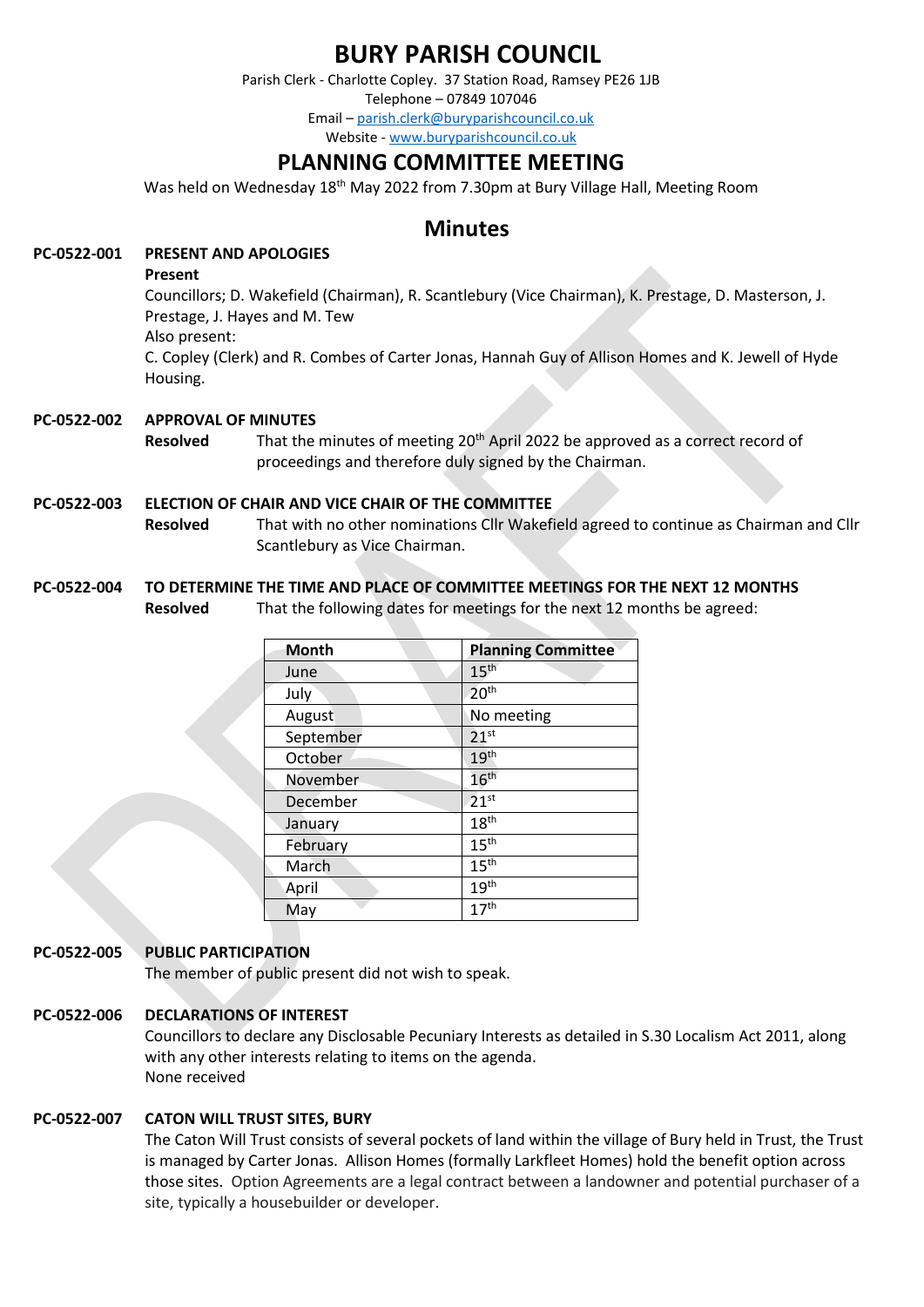Mr R Combes of Carter Jonas on behalf of the Caton Will Trust, and Hannah Guy on behalf of Allison Homes (formally Larkfleet) presented two drawings of what they see as possible developments within the Caton Will Trust land in Bury, in relation to the former garage sales site and Cheveril Lane, and wished to discuss possible concepts of Caton Will Trust areas of open space via S106 agreements for Bury.

The first drawings showed a possible scheme of 41 market value homes (2, 3 and 4 beds) off Cheveril Lane and the second scheme showed a sheltered accommodation scheme for the over 55s (54 blocks) to the rear of the former garage sales site.

Following discussion, it was clear the drawings are very early plans and little, if any, research has been carried out to support either scheme, concern from members was expressed in relation to the suitability of these proposals in relation to the made Neighbourhood Plan, HDC Local Plan 2036, flooding, lack of local knowledge of the housing requirements, the number of developments currently under way within the village and surrounding villages, and if there is any need for either of these 2 schemes.

Hannah Guy was asked to confirm to the Parish Council why engagement with the Parish Council was not forthcoming in relation to the open space, off site sports and bus shelter provision in relation to the Cromwell Fields development. The open space was not offered to the parish under the S106 agreement, the same development saw the parish being bypassed in relation to the offsite sports provision subsequently lost to Upwood and Ramsey. Despite multiple requests from the Parish Council to engage conversation over bus shelter provision, nothing has been forthcoming. Hannah Guy assured members she would address these concerns and return to the Parish Council.

# **PC-0522-008 RAF UPWOOD**

- 1). No further updates in relation to the open space provision across the site.
- 2). The works to Upwood Road coming into the main entrance are expected to take place between July to September with build work expected to commence from early July also.
- 3). Approval to the drainage scheme and the footpath extension down to Upwood School has been confirmed.
- 4). To receive further reports from representatives.
- **Resolved** 4). At the Bury Parish Council Planning Committee meeting of the 20<sup>th</sup> April 2022, the Committee put an informal proposal to Evera Homes regarding the Guard Room (item 0422-122). Evera Homes agreed to assist with the prior work on the basis they are reimbursed - and to this end they will keep the Council updated on costs. Some of the works will ultimately need to be completed by the Parish Councils contractors, and will form part of the wider construction works. A list of the works has been agreed except for the structural survey, the Parish Council are to satisfy themselves to the buildings suitability to support the restoration scheme as detailed at a later date. Evera are willing to commission this, if required, but they will need a detailed brief/plans from the Parish Councils architect to ensure the survey encompasses the necessary requirement.

**Action Clerk**

#### **PC-0522-009 ACTIONS FROM PREVIOUS MEETING AND MATTERS ARISING**

The project facilitator report has been forwarded to members and appended to these minutes.

#### **PC-0522-010 BUS SHELTER PROVISION**

To receive updates on the bus shelter provision from developer contributions across the village. None received.

#### **PC-0522-011 PEDESTRIAN CROSSING – UPWOOD ROAD**

To consider the proposal from Highways to install a flat crossing and install speed cushions on the lead up to the crossing rather than a raised ramp. This is due to the presence of an access chamber in the carriageway which would be located within one of the ramps of the raised crossing.

**Resolved** To request costings for a flat zebra crossing and flat zebra crossing with traffic lights. **Action Clerk**

#### **PC-0522-012 BMX TRACK**

To receive updates in relation to the acquisition of the BMX Track, Bury. No further updates received other than what is detailed in the Project Faciltitator report appended to these minutes.

**Resolved** To seek an update and possible completion date. **Action Clerk**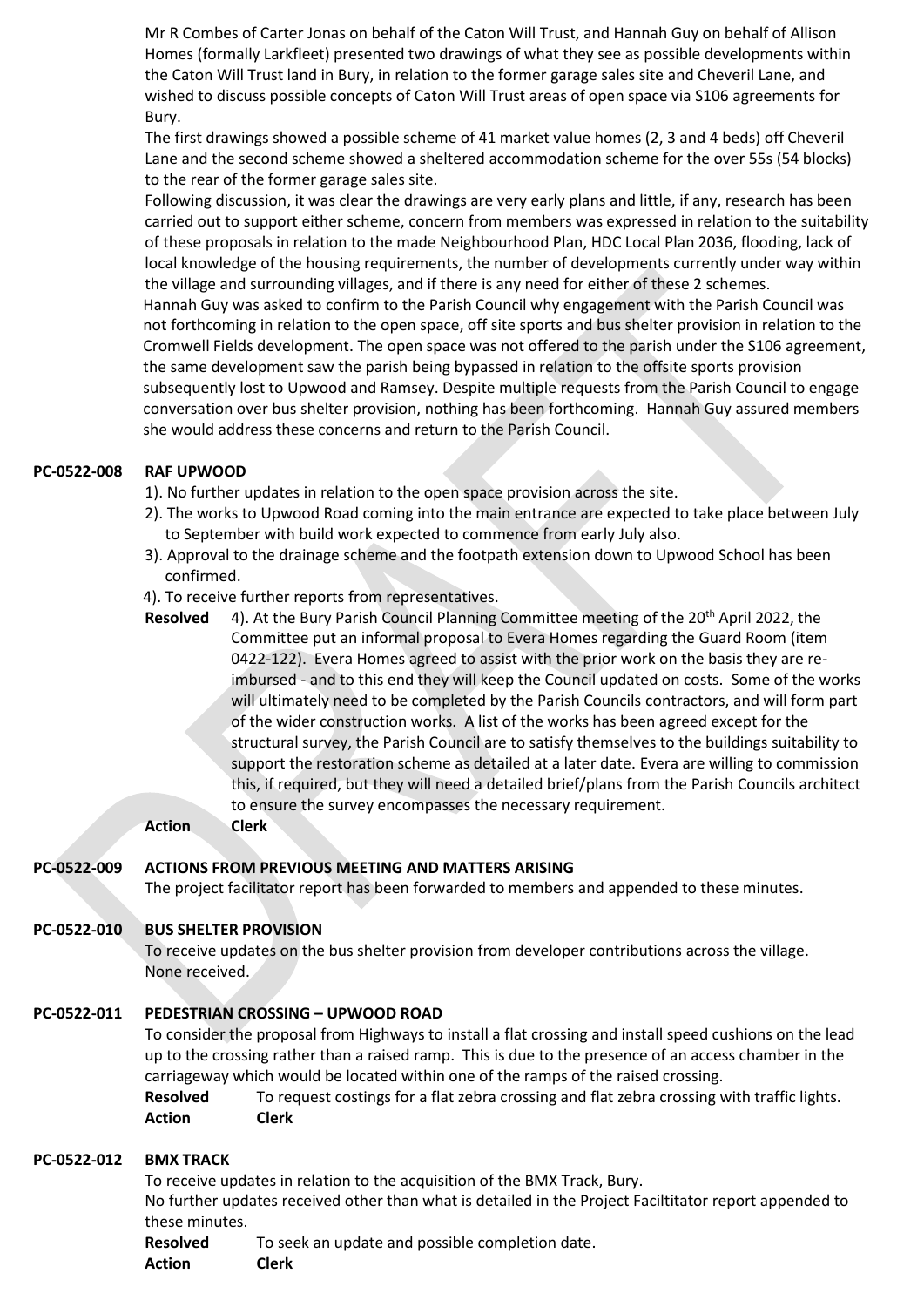#### **PC-0522-013 FINANCE**

Payments due or made since last meeting. No payments made.

#### **PC-0522-014 PLANNING APPLICATIONS**

22/01022/HHFUL - 6 Brookfield Way Bury Huntingdon - Removal of existing close boarded fence and erection of new close boarded fence.

**Resolved** To support the application. **Action Clerk**

# **PC-0522-015 MATTERS FOR FUTURE CONSIDERATION**

Resolutions cannot be made under this item. None received.

#### **PC-0522-016 NEXT MEETING**

Wednesday 15<sup>th</sup> June 2022 from 7.30pm in the Village Hall (Agenda items to be received by the Clerk no later than 6<sup>TH</sup> June 2022).

With no further business to conduct the Chair declared the meeting closed at 21:29.